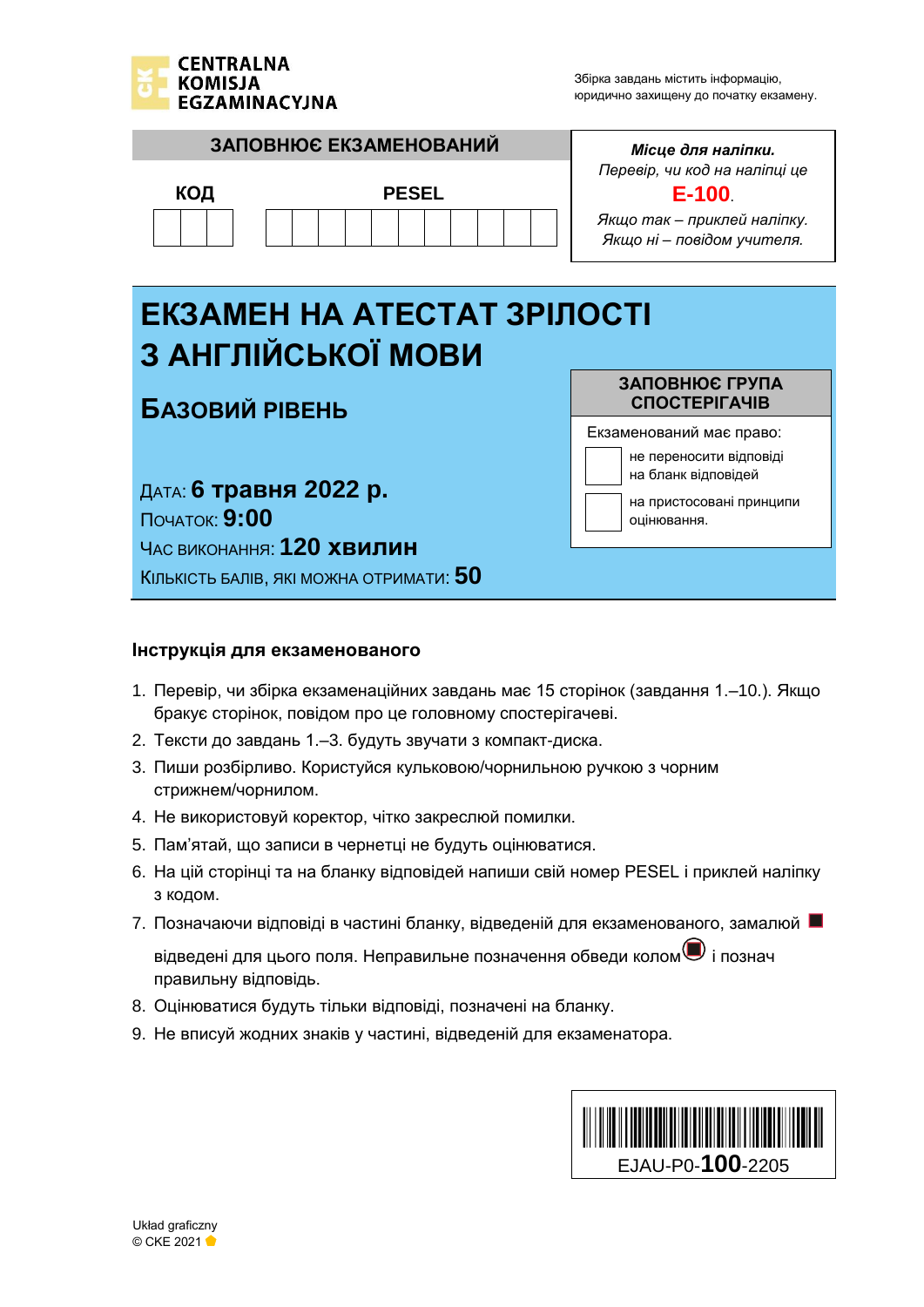#### **Завдання 1. (0–5)**

**Двічі прослухай фрагмент радіопрограми про незвичайну піцерію. Зазнач у відповідній колонці символом Х речення, яке відповідає змістові запису (T – True), а яке – ні (F – False).**

| 1.1. | The couple moved to the Caribbean because they wanted to live on<br>a boat. |  |
|------|-----------------------------------------------------------------------------|--|
| 1.2. | Sam bought a boat which didn't need any repairs.                            |  |
| 1.3. | Most people go to Sam's pizzeria by boat to collect their pizzas.           |  |
| 1.4. | The pizzeria doesn't make deliveries to people on the seashore.             |  |
| 1.5. | The pizzeria stays open till after 12 at night.                             |  |

#### **Завдання 2. (0–4)**

**Двічі прослухай чотири повідомлення, які пов'язані з автомобілями. До кожного повідомлення (2.1.–2.4.) добери речення, яке йому відповідає (А–Е). Впиши відповіді в таблицю.**

**Увага: одне речення зайве, і воно не підходить до жодного повідомлення.**

#### **The speaker**

- **A.** recommends a video game.
- **B.** gives instructions before a car race.
- **C.** complains about a video game.
- **D.** gives tips on how to win a car race.
- **E.** tells listeners why a firm has organised a competition.

| 2.1. | 2.2. | 2.3. | 2.4. |
|------|------|------|------|
|      |      |      |      |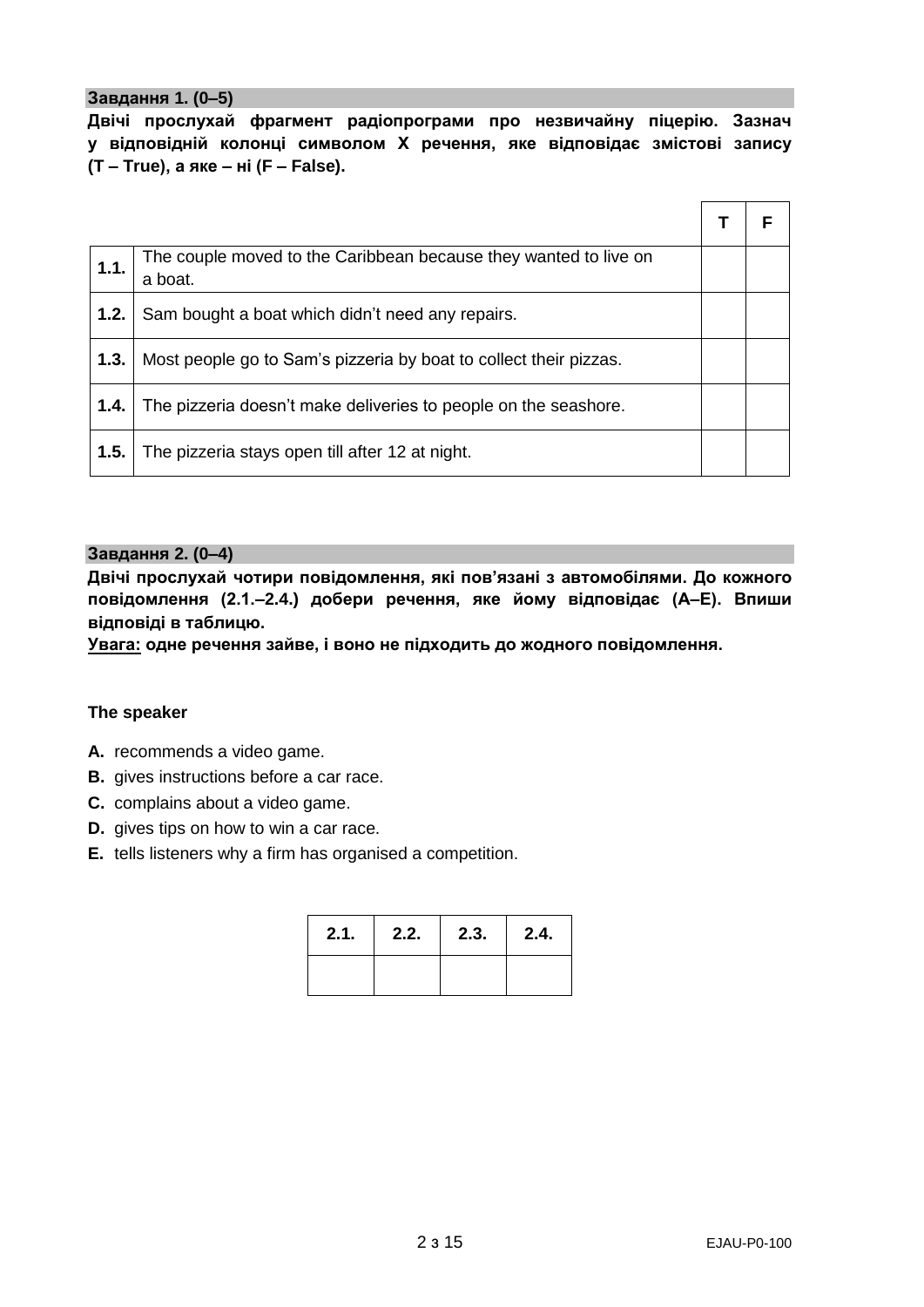#### **Завдання 3. (0–6)**

**Двічі прослухай шість текстів. Із наведених варіантів відповіді вибери правильний, який відповідає змістові запису. Закресли одну з літер: A, B або C.**

# **Tекст 1.**

#### **3.1. What surprised the woman when she was in Japan?**

- **A.** an obvious mistake in the timetable
- **B.** an amusing story in a newspaper
- **C.** an apology in the media

# **Tекст 2.**

# **3.2. What is the best headline for the news item?**

- **A.** AN UNLUCKY PLACE TO HIDE MONEY
- **B.** A WIFE WHO BURNT A CHICKEN DINNER
- **C.** HOW TO LOSE \$15,000 ON BUYING A SPORTS CAR

# **Tекст 3.**

# **3.3. The man decided to take up basketball to**

- **A.** get fit.
- **B.** make friends.
- **C.** start a career.

#### **Tекст 4.**

#### **3.4. Which is TRUE about Harry Krame?**

- **A.** He discovered a library book in his basement many years ago.
- **B.** He paid a lot of money for not returning a library book on time.
- **C.** He returned a library book as soon as he found it.

#### **Tекст 5.**

#### **3.5. The conversation takes place**

- **A.** in front of the woman's house.
- **B.** in a supermarket car park.
- **C.** at a mechanic's garage.

#### **Tекст 6.**

#### **3.6. The sheriff of Marion City informs listeners**

- **A.** how the balloon was returned to the owner.
- **B.** who stole the balloon at the festival.
- **C.** why the balloon was found last year.

# *ПЕРЕНЕСИ ВІДПОВІДІ ДО ЗАВДАНЬ 1.–3. НА БЛАНК ВІДПОВІДЕЙ!*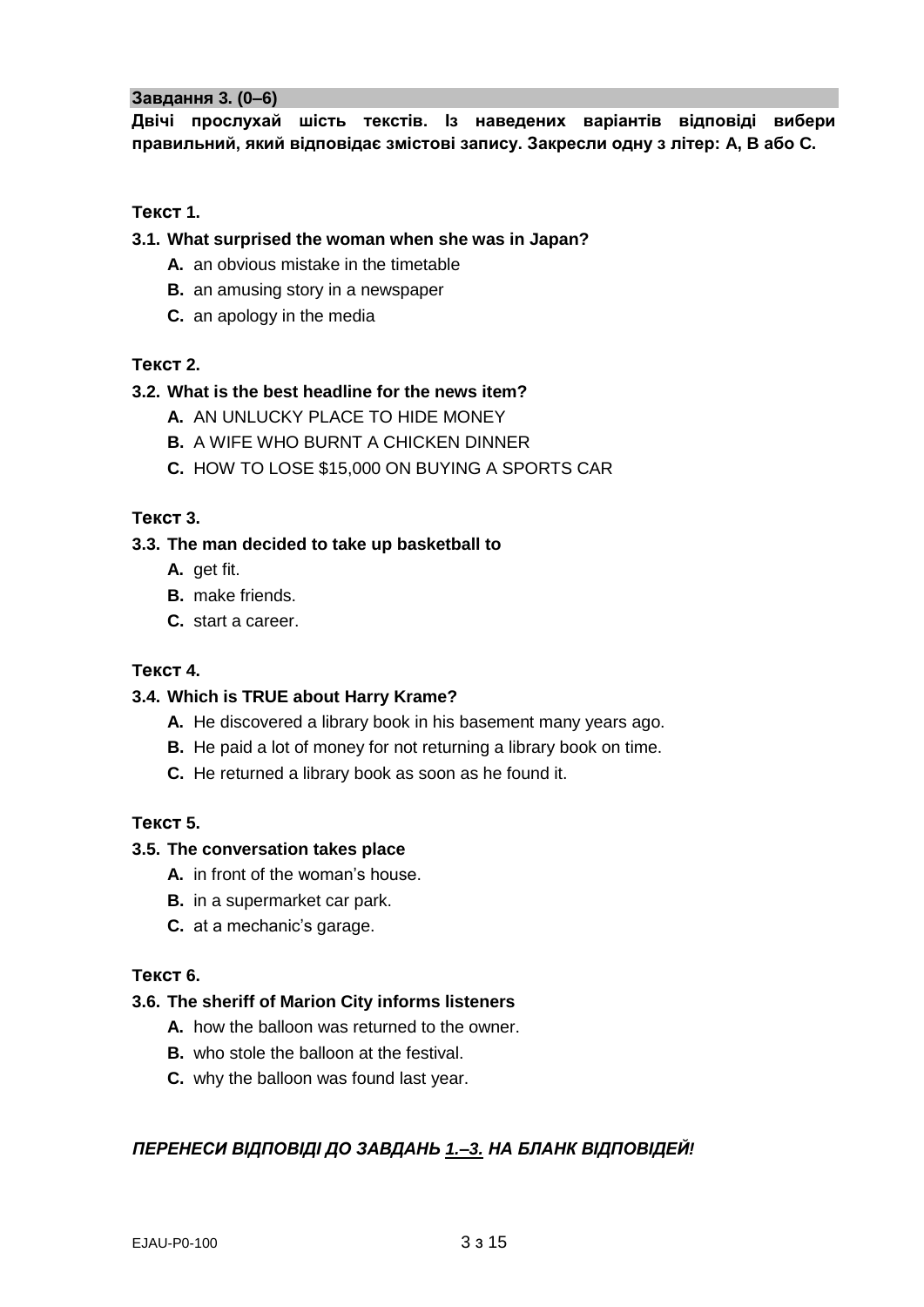#### **Завдання 4. (0–4)**

**Прочитай текст. Добери відповідний заголовок (A–F) до кожної частини тексту (4.1.–4.4.). Впиши відповідну літеру в кожну клітинку.**

**Увага: два заголовки зайві, і вони не підходять до жодної частини тексту.**

# **A.** A VARIETY OF ATTRACTIONS FOR CHILDREN

**B.** A STRESSFUL TECHNICAL INNOVATION

**C.** SOME VALUABLE JEWELLERY STOLEN

- **D.** AN UNUSUAL SECURITY GUARD
- **E.** A WIDE RANGE OF PRODUCTS
- **F.** SOME RULES TO FOLLOW

#### **HARRODS**

# **4.1.**

Harrods, the most famous London department store that first opened in 1834, sells almost anything people can dream of in its 330 departments. It has clothing for both men and women as well as jewellery, accessories, food and things for the house. You can even buy luxury yachts in the store! In the 20<sup>th</sup> century, it also used to have baby elephants in a separate section of the store which children loved visiting.

# **4.2.**

Throughout the history of Harrods, the store has always had an influence on fashion, style, and culture. It was also the place where the first moving stairs in Great Britain were installed in 1898. They were totally different from the ones we have nowadays. Using them was such a scary experience that some customers refused to go up or down. Specially trained employees helped them stay calm and give the stairs a try.

# **4.3.**

On Monday, 10<sup>th</sup> September, 2007, the store displayed a beautiful pair of elegant sandals decorated with rubies, sapphires and diamonds, which cost £62,000. Apart from security cameras, a live Egyptian cobra hired from a private owner was used to watch over the sandals. The owners of Harrods knew that people would be afraid to approach the cobra and so the valuable shoes would be safe.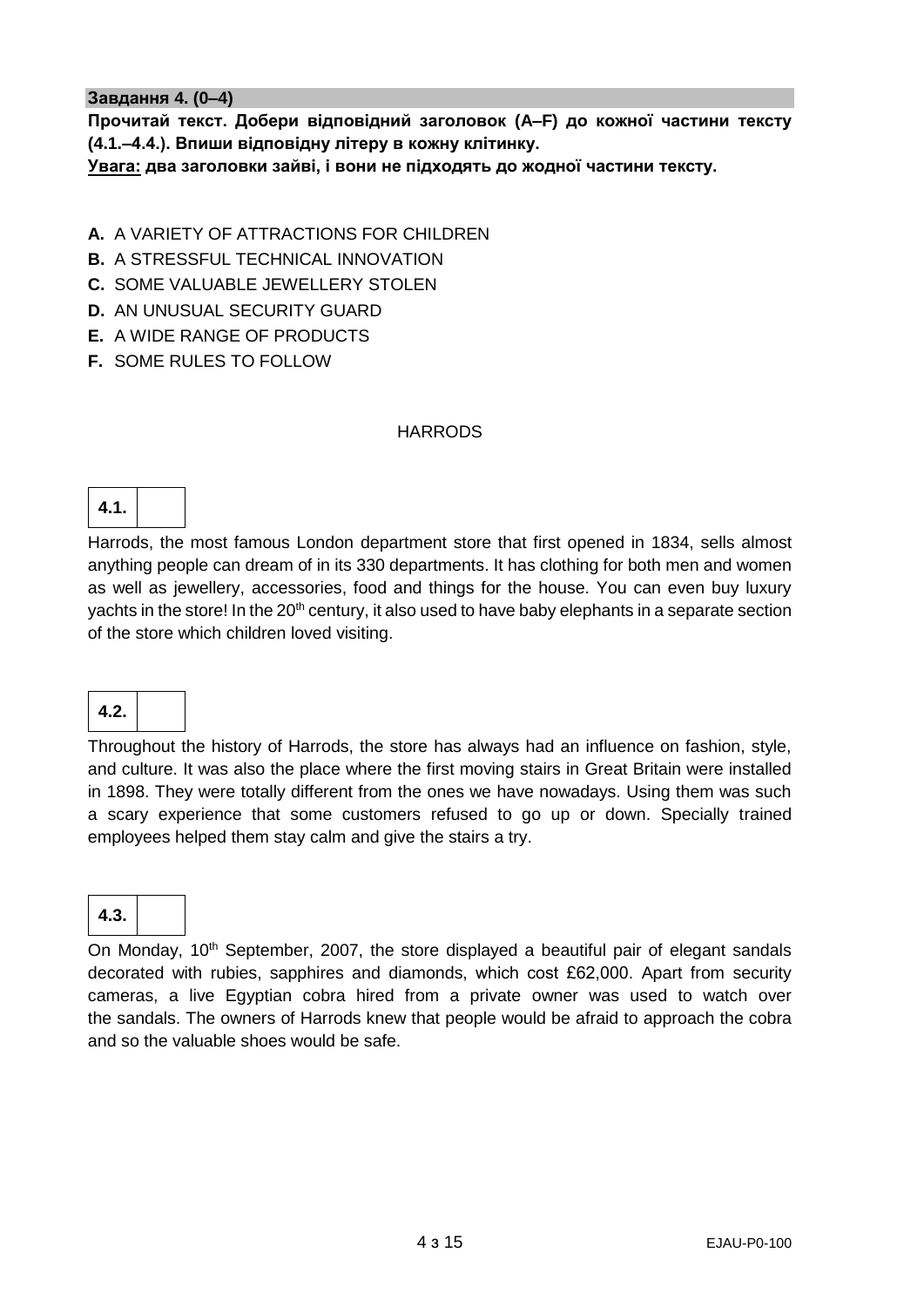

In the past, customers were not permitted to enter Harrods if they were not wearing suitable clothing. Nowadays most dress styles are allowed in the store, but if you bring a backpack, you will be asked to wear it on your front. You cannot eat or drink in the store unless it is in one of Harrods' many cafés and restaurants. Security staff can also refuse to let you in just for safety reasons.

*adapted fro[m www.londoncitybreakcom/harrods;](http://www.londoncitybreakcom/harrods) [www.harrods.com;](http://www.harrods.com/) www.digitaljournal.com*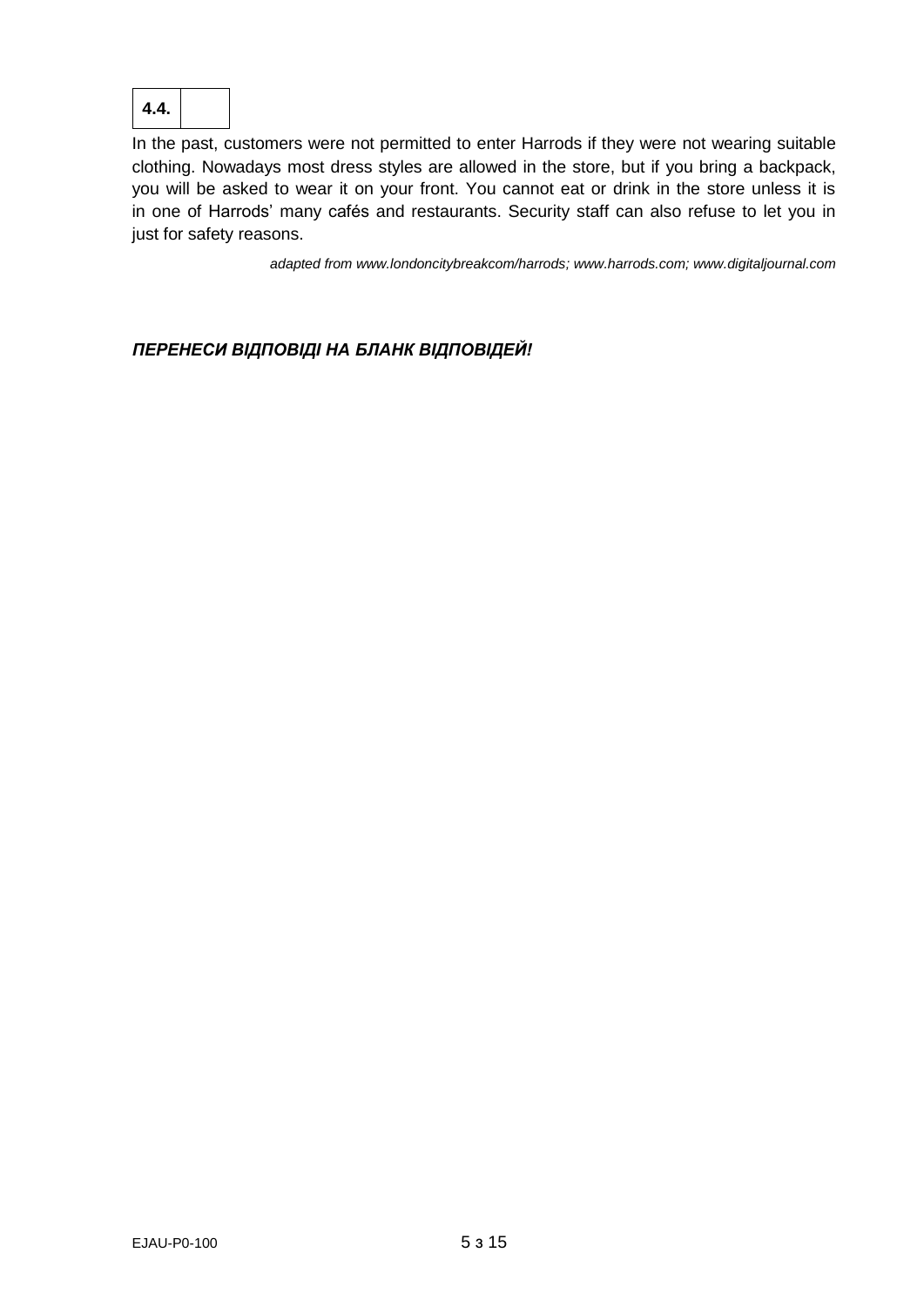#### **Завдання 5. (0–3)**

**Прочитай три тексти, які пов'язані темою «шлюб». Із наведених варіантів відповіді вибери правильний, який відповідає змістові тексту. Закресли одну з літер: A, B або C.**

# **Tекст 1.**

#### A SPECIAL INVITATION

When John and Frances booked Manchester Town Hall for their wedding ceremony, they weren't aware that the Queen had plans to visit the city on the day of their marriage. When they found out that the Queen was going to have lunch at the Town Hall on the same day, Frances decided to send her an invitation. Of course, she didn't really think the Queen would include their wedding in her diary.

But the moment the ceremony was over, a staff member came up to the couple and told them that the Queen had decided to meet them. A few minutes later, the Queen arrived. She congratulated them and asked about their honeymoon plans. The visit was a great surprise for both the couple and their 40 guests.

*adapted fro[m www.manchestereveningnews.co.uk](http://www.manchestereveningnews.co.uk/)*

#### **5.1. When did the couple learn that the Queen would meet them?**

- **A.** when they were booking Manchester Town Hall
- **B.** before their wedding ceremony
- **C.** after they got married

# **Tекст 2.**

Inside the church almost every seat was taken by the guests. Newland looked at their smiling faces. He felt worried, although he had often been a best man himself at his friends' weddings. For his own wedding Newland had followed his best man's instructions very carefully. "Have I done everything? Well, I've sent flowers to the eight bridesmaids," he thought.

**\_ \_ \_**

"Have you got the ring?" whispered his best man.

Newland checked his jacket pocket quickly, as he had seen so many bridegrooms do – and found the little gold ring with the words *Newland and May* and the date *April 22, 1874* written inside.

Now he only needed May to appear at the back of the church. Just then he heard the best man again, "She's here!"

*adapted from The Age of Innocence by Edith Wharton*

#### **5.2. Which is the best title for the text?**

- **A.** WAITING FOR THE BRIDE
- **B.** BEST MAN IN TROUBLE
- **C.** THE LOST RING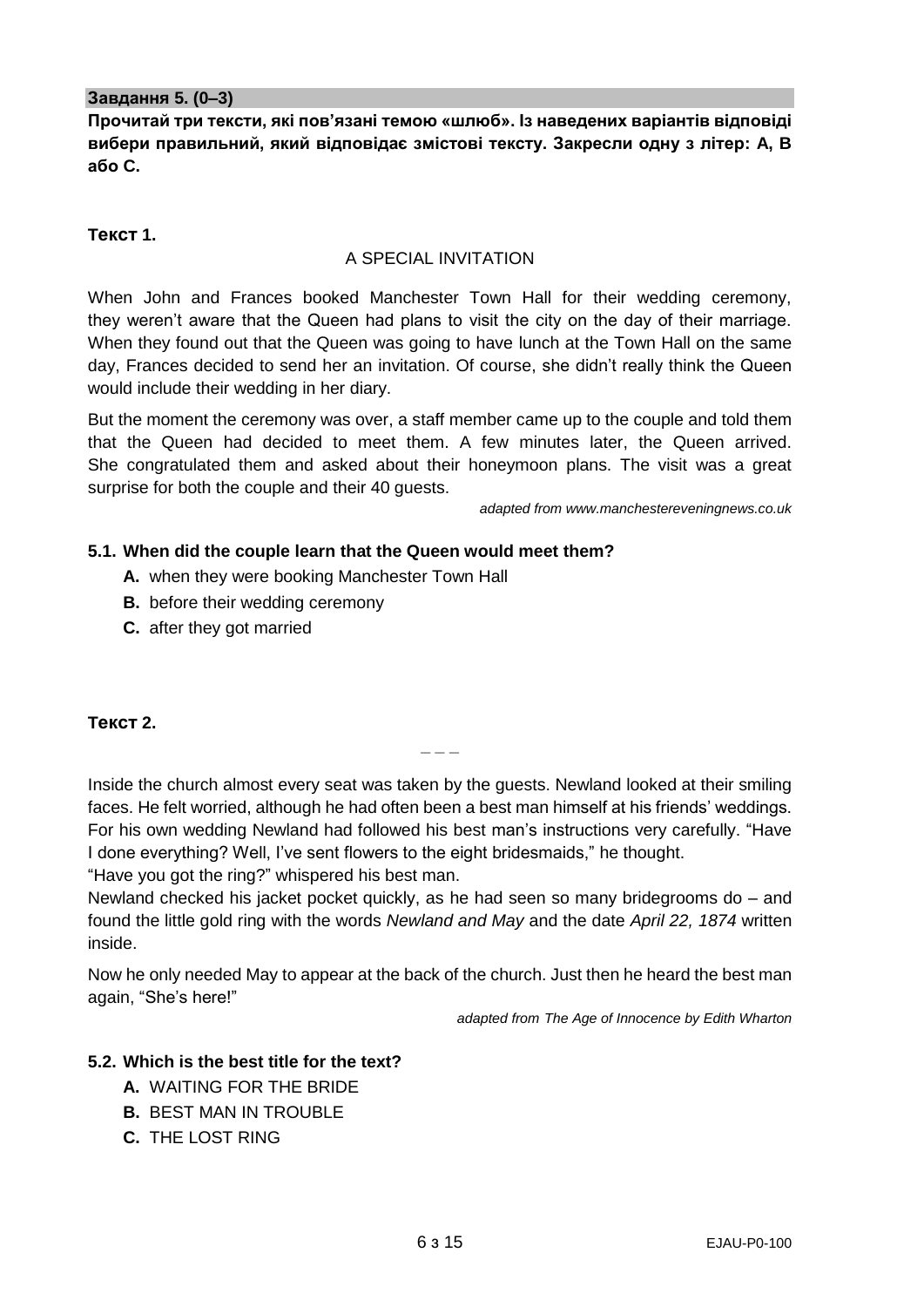# **Tекст 3.**

The biggest gift you could give us is your presence at our wedding. However, if you wish to give us another present, please choose from the list below or contact our planner, Mary Jason, at John Lewis Store, who will help you make the best choice*.*

*Our favourites:*

- crystal wine glasses
- multi-purpose blender
- spa day for two
- suitcase set for two

and more at www.johnlewis.com/amyandoliver

Amy and Oliver

*adapted from www.rockmywedding.co.uk*

#### **5.3. Who is this information for?**

- **A.** the wedding planner
- **B.** the bride and groom
- **C.** the wedding guests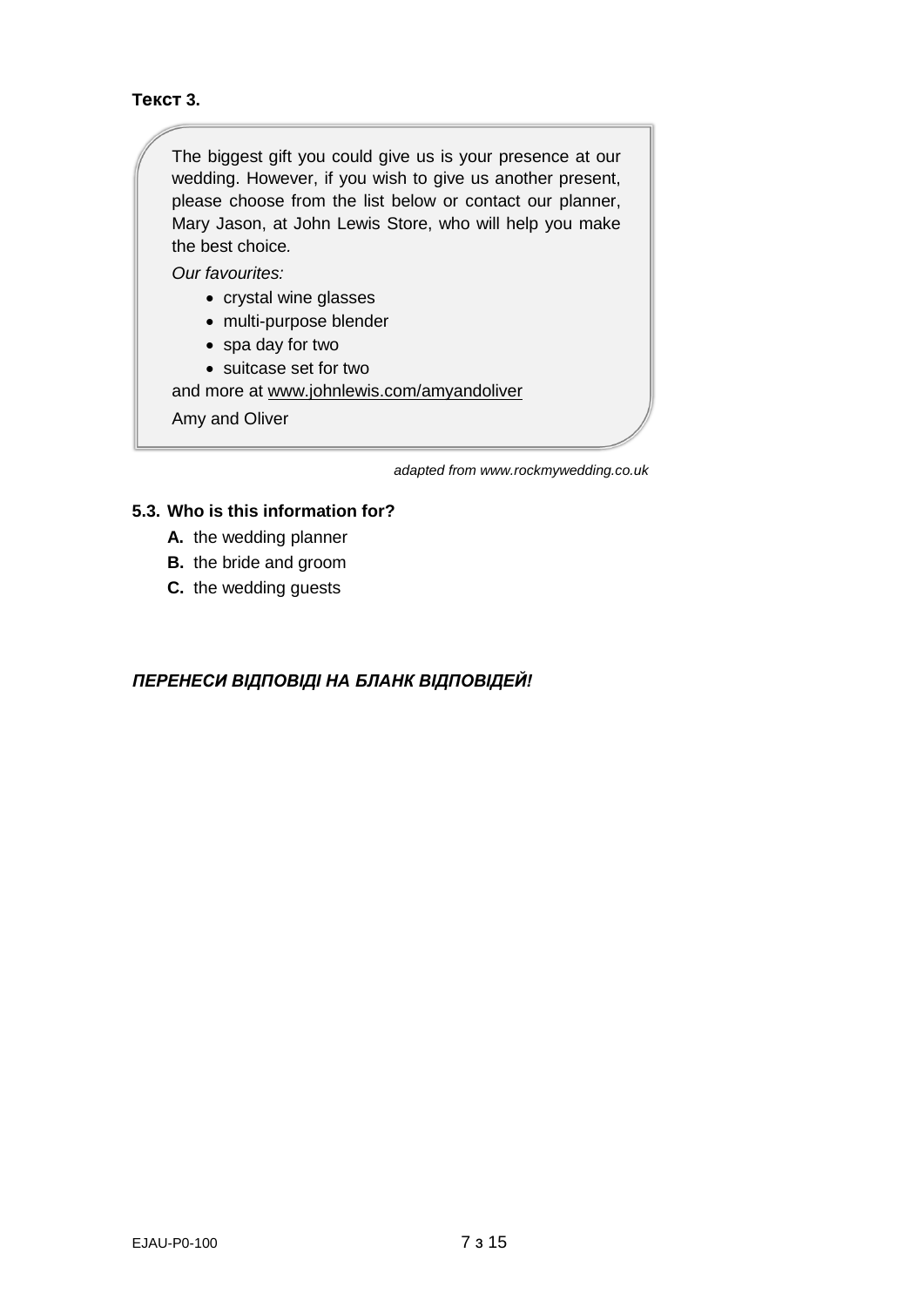#### **Завдання 6. (0–5)**

**Прочитай текст. Із наведених варіантів відповіді вибери правильний, який відповідає змістові тексту. Закресли одну з літер: A, B, C або D.**

**\_ \_ \_**

London Bridge was first built in 1209. It stood for centuries, but then started slowly sinking into the river. That is why, in the 19<sup>th</sup> century, the British Parliament chose a committee to examine the condition of the bridge. Bridge engineers had many ideas and finally the decision was made to build a new, stone bridge in place of the old one. The stone bridge was good enough for horse carriages, but in the  $20<sup>th</sup>$  century, when cars and buses crossed it day and night, the bridge started sinking again. So in the 1960s, the Bridge Committee of London agreed to replace the bridge once more. When the decision was made, Archie Galloway, who was employed by the city council, had the idea of selling the old one. He advertised it for sale in the UK and USA. He was sure someone would be interested in buying it.

Robert McCulloch, an American millionaire who owned a lot of land near Lake Havasu in Arizona, saw the advert on TV while on business in London. McCulloch had a dream to change Lake Havasu, which was located in the middle of the desert, into a busy city. To encourage people to come and live there he needed some good advertising. Buying the bridge seemed the perfect solution.

At first, people thought it was a joke. The idea seemed absolutely crazy because, at that time, Lake Havasu didn't have running water or electricity. There wasn't even a river nearby, just the lake.

When McCulloch bought the bridge, the English began to take it apart. Fortunately, he didn't have to pay extra for this and transport to the USA was also included in the price. First, a group of special workers numbered each of the bridge's stones to show their position. Then, the bridge was taken apart, packed and sent to the port in London. After the bridge arrived in California, trucks carried it to Lake Havasu. Because McCulloch knew that it would be a challenge to transport this valuable cargo from England to the USA, he employed a few experts to manage the whole operation.

Rebuilding the bridge was like putting a puzzle together. Sometimes, if an original stone got damaged, it had to be exchanged for a local one. But rocks in the area were a different colour, so those stones had to be painted. When the bridge was completed, the sand was taken from below it to create a canal and make way for water. This meant London Bridge could stand over a waterway again.

On 10<sup>th</sup> October 1971 London Bridge in Lake Havasu City opened. The British and US flags flew on both sides.

*adapted from [www.bbc.co.uk/news](https://www.bbc.co.uk/news/resources/idt-sh/the_bridge_that_crossed_an_ocean)*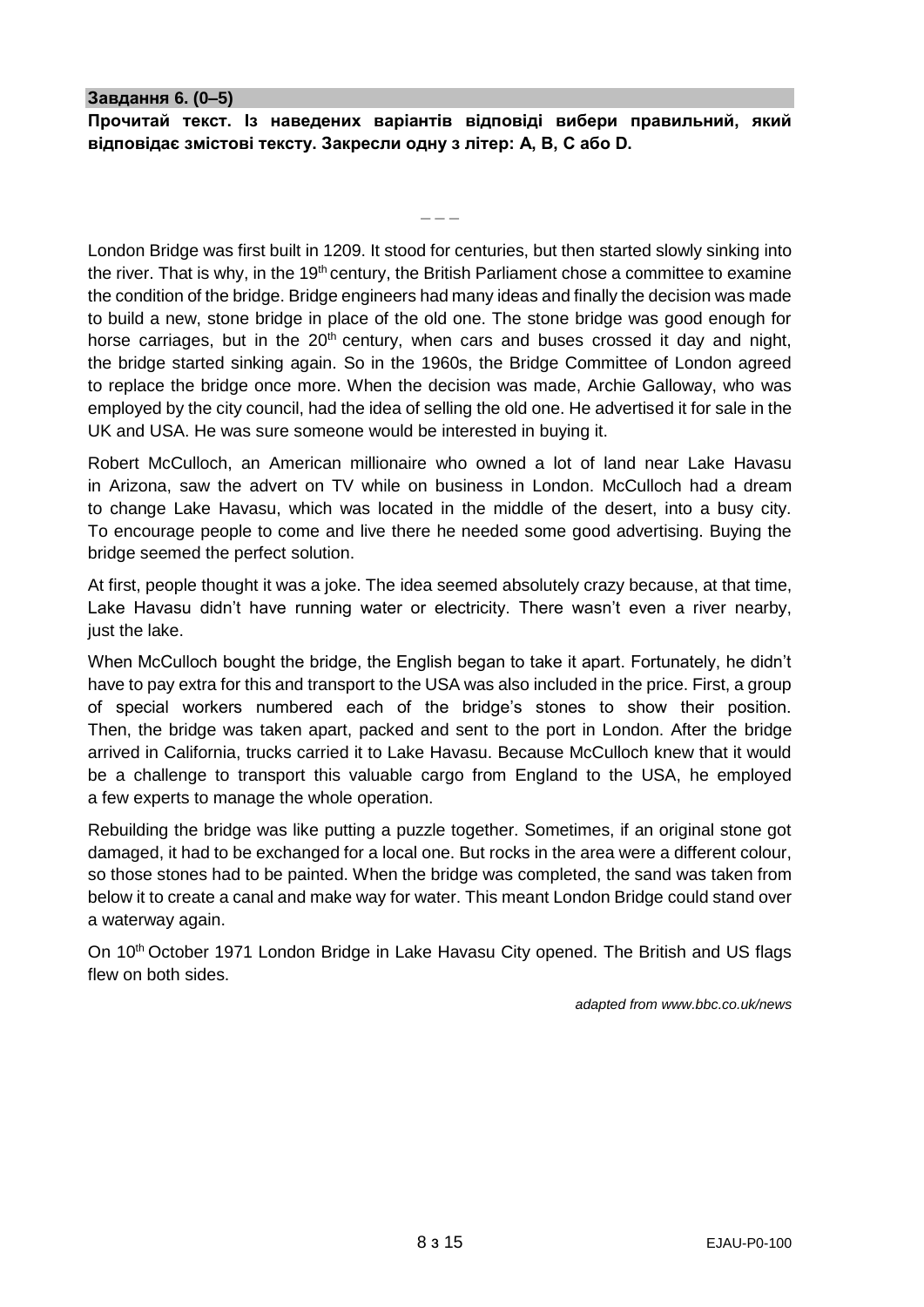# **6.1. The idea of selling London Bridge was suggested by**

- **A.** an American millionaire.
- **B.** a member of Parliament.
- **C.** one of the London Bridge engineers.
- **D.** someone who worked for the city council.

# **6.2. Robert McCulloch decided to buy London Bridge because he**

- **A.** considered the price to be very attractive.
- **B.** wanted to advertise his new business in London.
- **C.** thought it would make people move to Lake Havasu City.
- **D.** planned to play a joke on the people of Lake Havasu City.

# **6.3. When McCulloch bought the bridge, he**

- **A.** paid a lot for taking it apart.
- **B.** decided to transport it under specialist control.
- **C.** moved it all the way to the lake by cargo ship.
- **D.** was asked to catalogue all the bridge's stones.

# **6.4. If an original stone from London Bridge got damaged,**

- **A.** it was repaired by special workers.
- **B.** it was replaced with an American one.
- **C.** it was first painted to hide the damage.
- **D.** it was used in another part of the bridge.

# **6.5. Which is the best title for the text?**

- **A.** A BRIDGE WHICH TRAVELLED ACROSS THE OCEAN
- **B.** A CONSTRUCTION TRANSPORTED FROM THE USA
- **C.** A DESERT BRIDGE WHICH WAS TAKEN APART
- **D.** A MILLIONAIRE WHO MADE A MISTAKE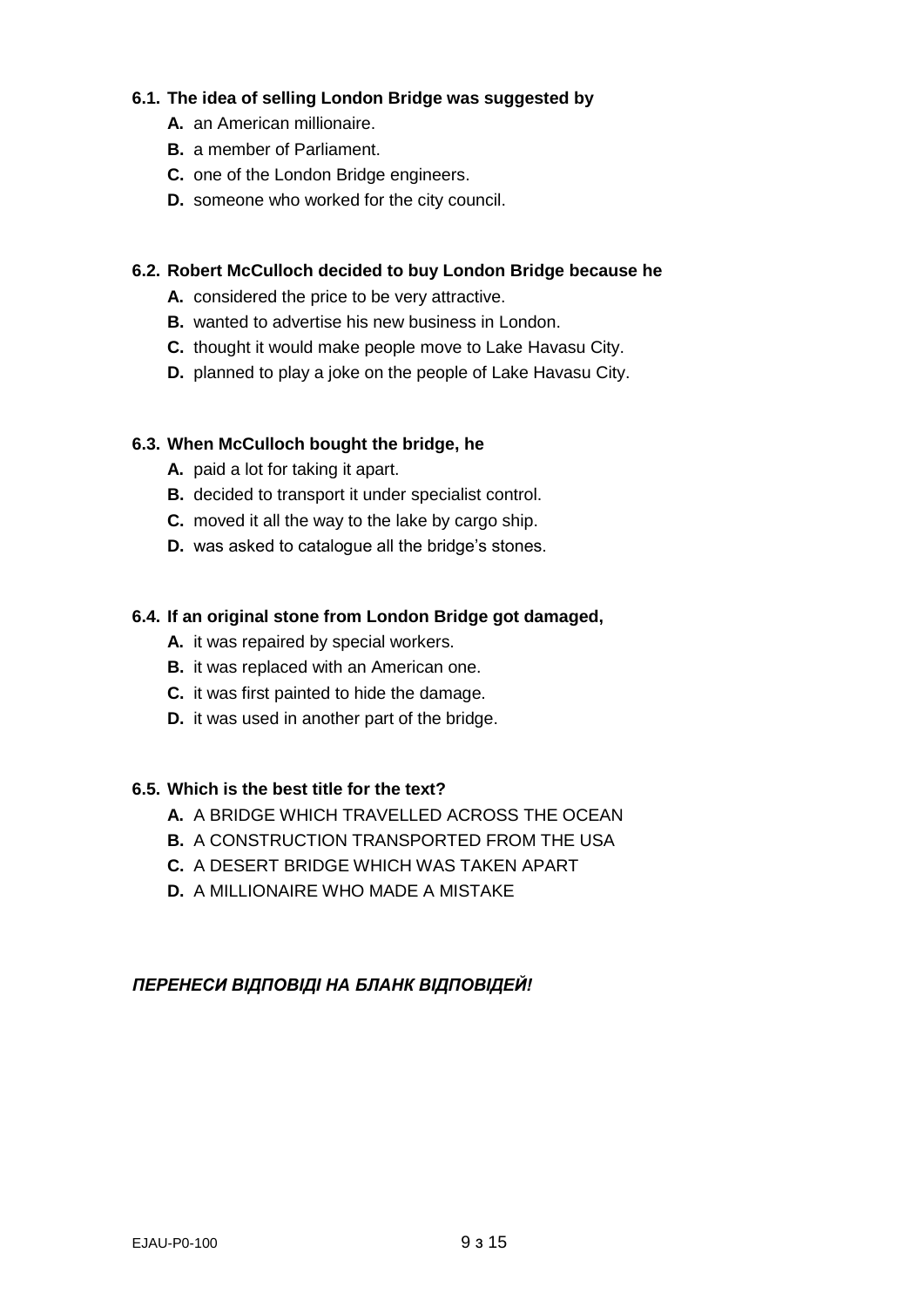#### **Завдання 7. (0–3)**

**Прочитай текст, із якого вилучено три речення. Впиши в кожний пропуск (7.1.–7.3.) літеру, якою зазначене пропущене речення (А–Е), щоб отримати змістовний і логічний текст.**

**Увага: два речення зайві, і вони не підходять до жодного пропуску.**

#### THE UNEXPECTED COST OF A PARKING TICKET

One day in October 1988, John Barrier parked his truck in the car park in front of a bank. There was a sign there that said: "Free parking for bank customers. Take a ticket, ask the bank clerk to stamp it, and show the stamped ticket to the parking attendant." **7.1.** That is why he was wearing dirty clothes. He took the ticket and went inside the bank. After paying a small sum of money into his account, he asked the bank clerk to stamp his ticket. The clerk took one look at the man's untidy clothes and refused to do it. **7.2.** \_\_\_\_\_ When Mr Barrier heard that explanation, he asked the clerk to call the manager of the bank, but he was absent that day. John left the bank angry, paid for the parking, got into his truck and drove home. **7.3.** To the clerk's surprise, it was more than \$2 million. As it turned out, Mr Barrier was one of the richest clients at the bank. He had actually made his fortune in construction by buying, redecorating, and then selling old buildings for more than 30 years.

*adapted fro[m www.celebritynetworth.com](http://www.celebritynetworth.com/)*

- **A.** He was so angry that he stopped at the door, turned around and went inside the bank again.
- **B.** John Barrier worked in construction and had come to the bank straight from the building site.
- **C.** The next day, he walked into the bank again and took out all his money.
- **D.** He said that the transaction John had made didn't allow him free parking.
- **E.** When the manager appeared, he asked Mr Barrier to leave the bank.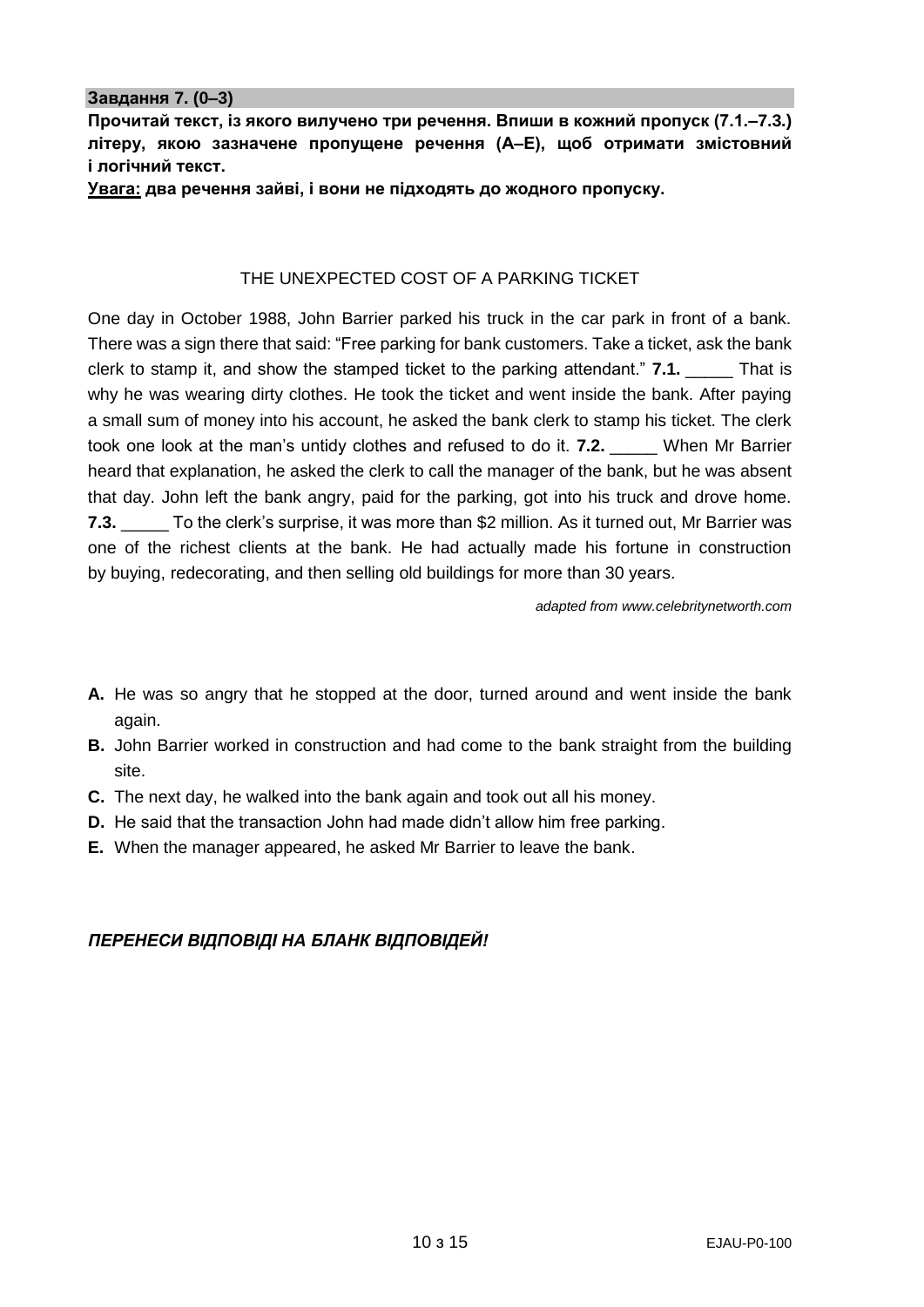**Завдання 8. (0–5)**

**Прочитай текст. Із наведених відповідей вибери правильну, щоб отримати логічний і граматично правильний текст. Закресли одну з літер: A, B або C.**

# THE WORLD'S LUCKIEST WOMAN?

Many people enter various magazine competitions and are disappointed when they don't win. However, this isn't the case for 68-year-old Betty Robbs – she seems **8.1.** \_\_\_\_\_ successful in every competition she enters. It all began in 1977, after Betty won a competition **8.2.** \_\_\_\_\_ the first time and received some exercise equipment. When a friend showed her a magazine full of competitions and tips for winning them, there was no stopping Betty.

So far she **8.3.** \_\_\_\_\_ thousands of pounds, a car, a dishwasher and several trips abroad, including weekends in Hong Kong and New York. She has been hot-air ballooning and even car racing.

When she can't sleep, Betty spends her time going **8.4.** \_\_\_\_\_\_ magazines to find competitions to enter. She believes competitions have **8.5.** easier over the years and nowadays you only need a name and address and just a little bit of luck. We hope her success continues for many more years.

**8.3.**

**A.** used to win **B.** is winning **C.** has won

*adapted from www.dogonews.com*

| 8.1. |  |  |
|------|--|--|
|      |  |  |
|      |  |  |

- **A.** be **B.** to be
- **C.** being
- 

**8.5.**

**A.** at **B.** for **C.** on

**8.2.**

**8.4. A.** through

**B.** across

- 
- **A.** become **B.** started
- **C.** along
- **C.** gone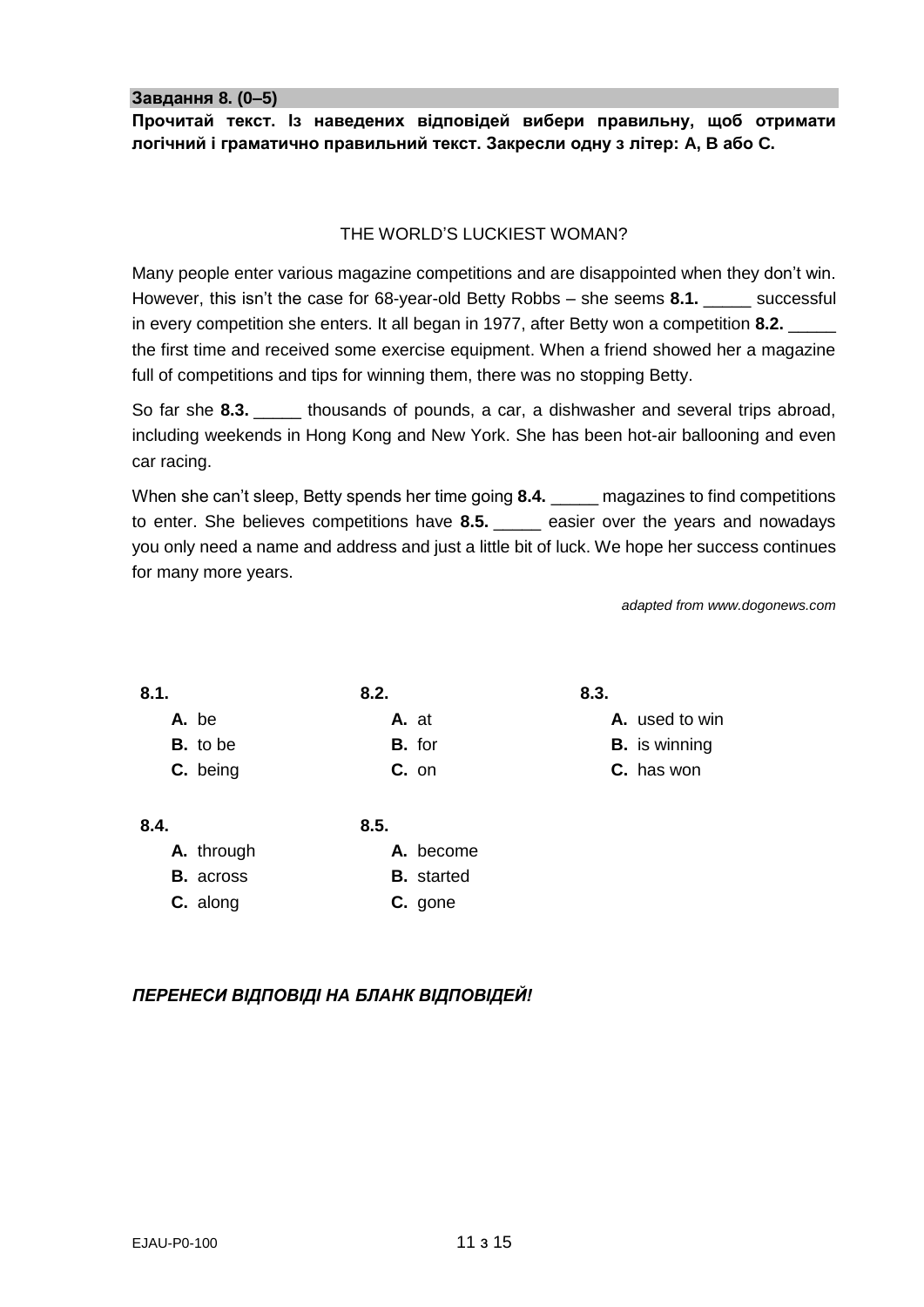#### **Завдання 9. (0–5)**

**У завданнях 9.1.–9.5. із поданих варіантів відповіді (А–С) вибери той, який правильно доповнює обидва речення. Закресли одну з літер: A, B або C.**

**9.1.**

- We need to walk for two more hours before we the hostel.
- This shelf is too high for me to \_\_\_\_\_. Could you help me, please?
	- **A.** get
	- **B.** take
	- **C.** reach

# **9.2.**

- I don't know how much this bag weighs, but it's too for me to carry.
- Mark was late for work because of \_\_\_\_\_ traffic in the city centre.
	- **A.** hard
	- **B.** heavy
	- **C.** strong

# **9.3.**

- Don't worry about finding cheap accommodation when you come to Poland this summer. My neighbour has got a room to \_\_\_\_\_.
- He's only fourteen, so I'm afraid his parents won't him travel to America on his own.
	- **A.** allow
	- **B.** rent
	- **C.** let
- **9.4.**
- Walk \_\_\_\_\_ the street, take the second turning on the left and you'll see the bank.
- Yesterday he fell \_\_\_\_\_ a hole and broke his arm.
	- **A.** down
	- **B.** at
	- **C.** up

# **9.5.**

- Will you me a hand with my homework? I don't know how to do it by myself.
- Sorry, but I can't you a lift to the station. My car has broken down.
	- **A.** give
	- **B.** bring
	- **C.** lend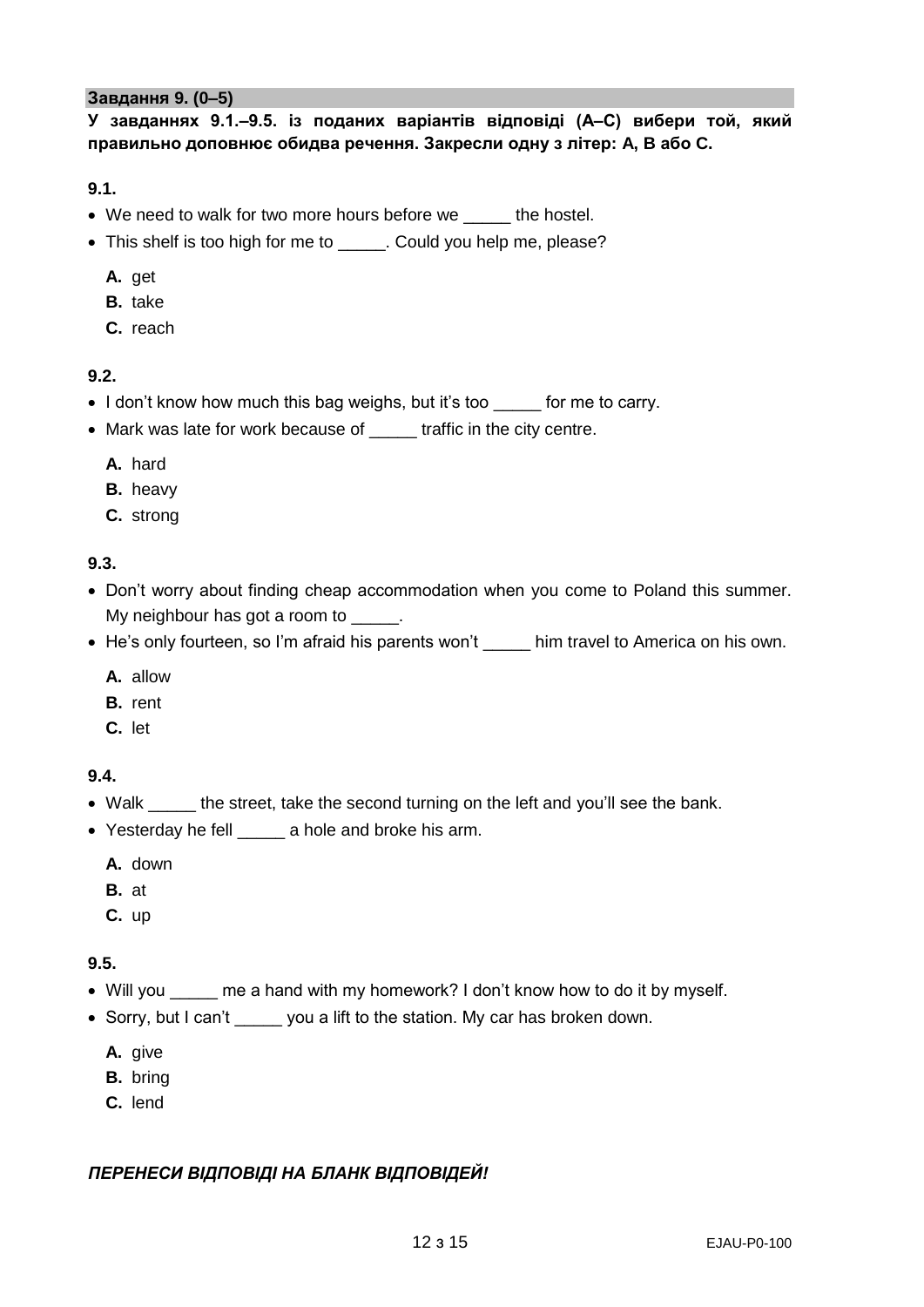#### Завдання 10. (0-10)

Ти нещодавно купив (купила) собі велосипед і їздиш на ньому до школи. У своєму блозі:

- напиши, чому ти вирішив (вирішила) їздити до школи на велосипеді
- повідом про те, як відреагували друзі на твоє рішення їздити до школи на велосипеді
- опиши проблему, яка з'явилася одного разу під час поїздки до школи на велосипеді
- сформулюй свою пропозицію щодо заходу, який буде популяризувати приїзд до школи на велосипеді, і попроси читачів блогу висловити свою думку щодо твоєї пропозиції.

Надай розгорнуту відповідь за кожним із чотирьох пунктів. Пам'ятай, що обсяг роботи повинен складати від 80 до 130 слів (не враховуючи слів у реченнях, які наведені). Оцінюється: вміння повною мірою передати інформацію (4 бали), змістовність і логічність висловлювання (2 бали), мовне багатство (2 бали) й мовленнєве оформлення (2 бали). Підпишися як XYZ.

# ЧИСТОВИК (оцінюється)

# Hi everyone! Last week I started riding to school on my new bike.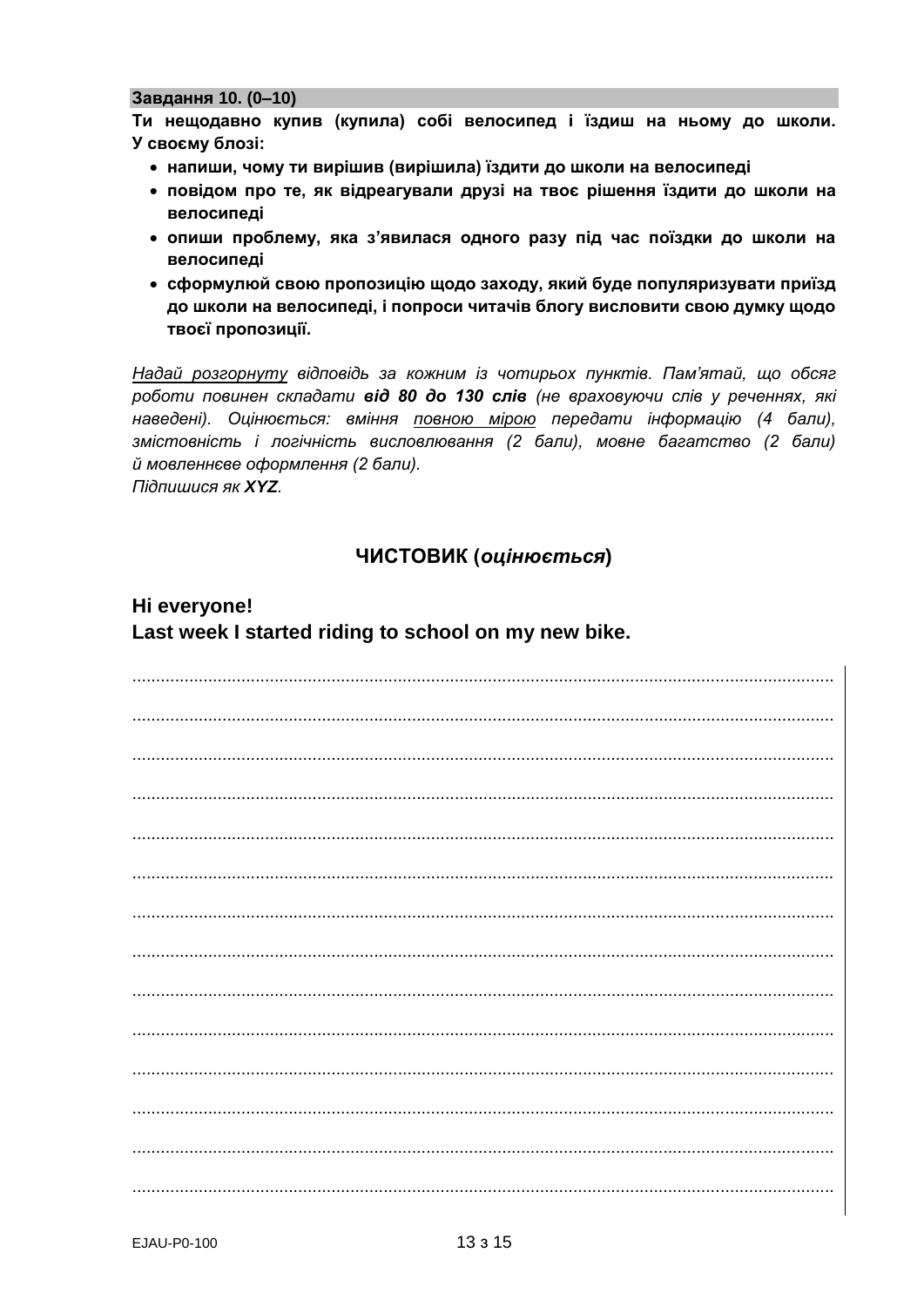# Увага! Заповнює екзаменатор.

| Treść               | Spójność<br>i logika | <b>Zakres środków</b><br>językowych | Poprawność środków<br>językowych | <b>RAZEM</b> |
|---------------------|----------------------|-------------------------------------|----------------------------------|--------------|
| $0 - 1 - 2 - 3 - 4$ | በ-1-2                | $0 - 1 - 2$                         | $0 - 1 - 2$                      |              |